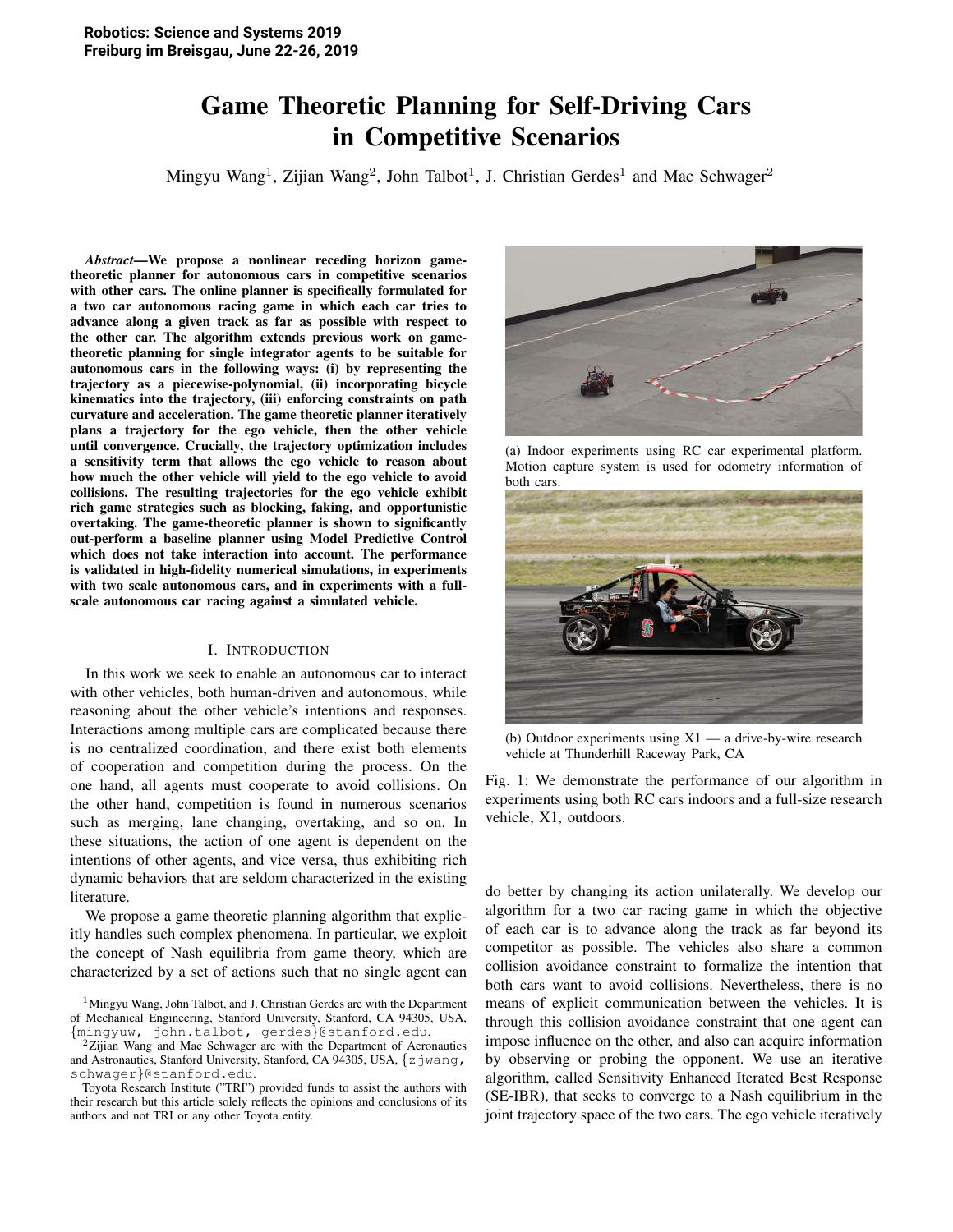solves several rounds of trajectory optimization, first for itself, then for the opponent, then again for itself, etc. The fixed point of this iteration represents a Nash equilibrium in the trajectories of the two vehicles, hence the trajectory for the ego vehicle accounts for the predicted response of the other vehicle. The planned trajectories are specifically suited to cars as we parameterize them by piecewise time polynomials which take into account the vehicle kinematics and also can enforce the bounded steering and acceleration constraints.

We verify our algorithm in both simulations and experiments. The simulations use a high-fidelity model of vehicle dynamics and show that our game theoretic planner significantly outperforms an opponent using a conservative MPC-based trajectory planner which only avoids collisions passively. We also perform experiments with scale model cars, and a full sized autonomous car. For the model cars, we show again that the car using our game theoretic planner significantly out-performs its competitor with the aforementioned MPC based planner. A snapshot from an experimental run is shown in Fig. 1a. For the full-scale car (shown in Fig. 1b), we show that the game theoretic planner outperforms a simulated competing vehicle (simulated for safety reasons) using the aforementioned MPCbased planner.

# **II. RELATED WORK**

Our work builds upon the results in [1], in which the Sensitivity Enhanced Iterated Best Response (SE-IBR) algorithm was proposed for drone racing, assuming single integrator dynamics for the drones, and representing the planned trajectories as discrete waypoints. Recently in [2], [3], Wang et al. extended this algorithm to multiple drones (more than two) in 3d environments, again with single integrator dynamics. The main innovation in our work beyond these is (i) to represent the trajectory as a continuous-time piecewise polynomial, (ii) to incorporate bicycle kinematic constraints, (iii) and to include turning angle and acceleration constraints. All of these advancements are for the purpose of making this algorithm suitable for car racing. We also provide new simulation results with a high fidelity car dynamics simulator, experimental results with small-scale autonomous race cars in the lab, and experimental results with a full-scale autonomous car on a test track.

Some other recent works have proposed Iterative Best Response (IBR) algorithms to reach Nash equilibria in multivehicle interaction scenarios. In [4], Williams et al. propose an IBR algorithm together with an information theoretic planner for controlling two ground vehicles in close proximity. That work considers problems in which the objective function of each vehicle depends explicitly on the states of both vehicles. In contrast, in our problem, the only coupling between the two vehicles is through a collision avoidance constraint, which is handled by our SE-IBR algorithm by adding a sensitivity term to the best response iterations. Secondly, the scenario in [4] is collaborative: the vehicles try to maintain a prescribed distance from one another. Our scenario is competitive: the vehicles are competing to win a race. Finally, the algorithm in [4] uses an information theoretic planner in each iteration, which accommodates stochasticity, while ours uses a nonlinear MPC approach with continuous-time vehicle trajectories, which allows us to incorporate realistic kinematic constraints. In a similar vein [5] proposes a game theoretic approach for an autonomous car to interact with a human driven car. That work proposes a Stackelberg solution (as opposed to a Nash solution) with potential field models to account for human driver behavior. It also does not consider constraints (e.g. road or collision constraints) for the vehicles.

Aside from the above examples, the existing literature in game-theoretic motion planning and modeling for multiple competing agents typically are either for discrete state or action spaces [6]–[8], or are specifically for pursuit-evasion style games. In [9], a hierarchical reasoning game theory approach is used for interactive driver modeling; [10] predicts the motion of vehicles in a model-based, intention-aware framework using an extensive-form game formulation; [11], [12] considers Nash and Stackelberg equilibria in a two-car racing game where the action space of both players are finite and the game is formulated in bimatrix form. A similar approach is also used to model human collision avoidance behavior in an extensive form game [13]. In contrast to these previous works, we consider a continuous trajectory space which can capture the complex interactions and realistic dynamics of cars. Differential games are studied in  $[14]$ – $[17]$  in the context of a pursuit-evasion game where pursuers and evaders are antagonistic towards each other. This antagonistic assumption is unrealistic in real-world driving and leads to over conservative behaviors for the ego vehicle.

There is also a vast body of work on collision avoidance in a non-game-theoretic framework. To name just a few, [18], [19] present a provable distributed collision avoidance framework for multiple robots using Voronoi diagrams, under the assumption that agents are reciprocal. Control barrier functions are used in [20] for adaptive cruise control. [21] presents a control structure for cars in emergency scenarios where cars have to maneuver at their limits to achieve stability and avoid collisions with static obstacles. [22] introduces a minimallyinterventional controller for closed-loop collision avoidance using backward reachability analysis. By contrast, we focus on motion planning in a competitive two-car racing game, where agents are adversarial and have influence on each other through shared collision avoidance constraints.

#### **III. PRELIMINARIES**

In this section, the game theoretic planner from [1] is concisely summarized for two simplified discrete-time singleintegrator robots in a racing scenario. Our work in this paper builds upon this previously proposed framework.

# A. Discrete Time Single Integrator Racing Game

Consider two single integrator agents competing in a racing scenario. To simplify the control strategy, we assume they move in  $\mathbb{R}^2$  with the following discrete time dynamics:

$$
\mathbf{p}_i^n = \mathbf{p}_i^{n-1} + \mathbf{u}_i^n
$$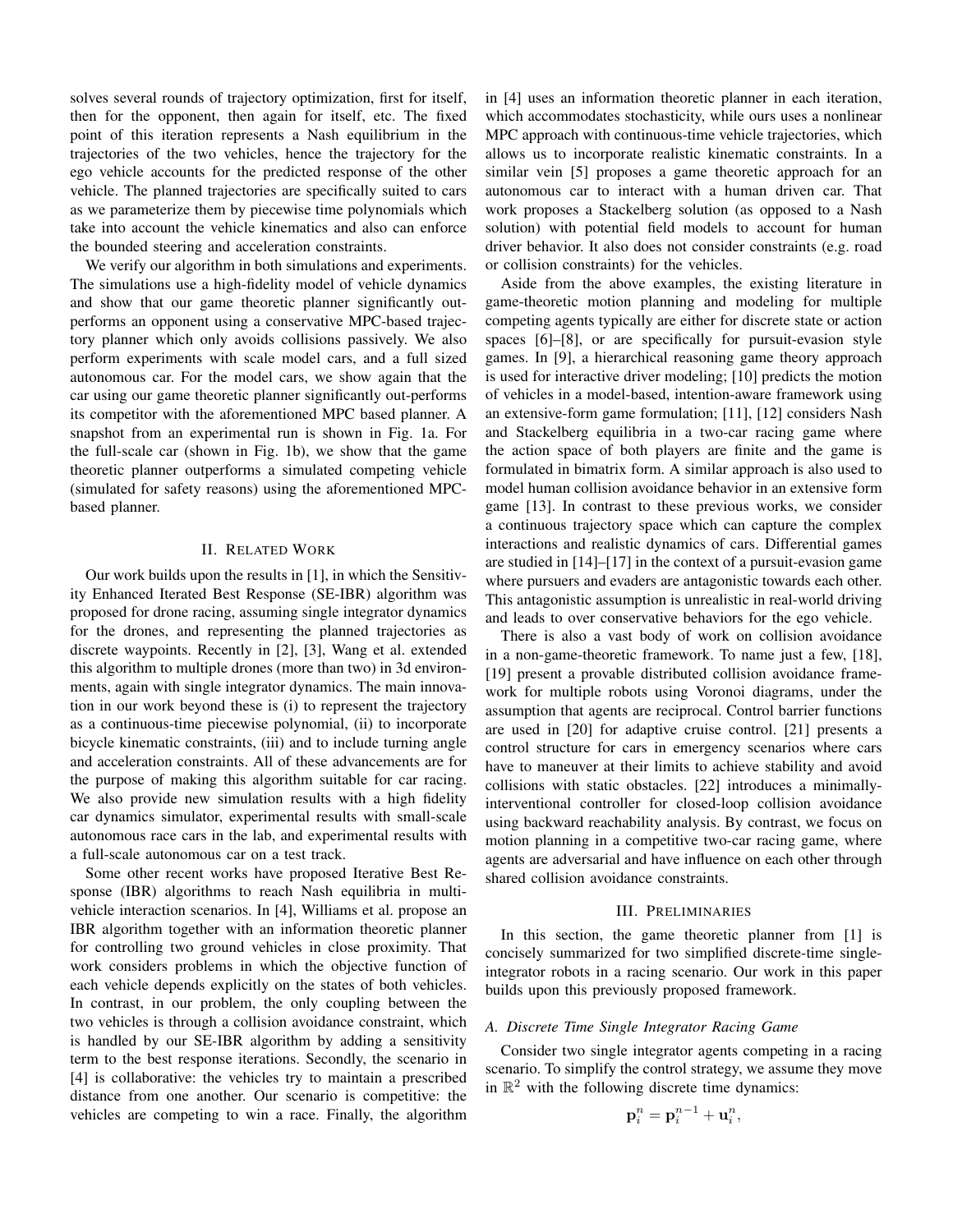where  $\mathbf{p}_i^n \in \mathbb{R}^2$  and  $\mathbf{u}_i^n \in \mathbb{R}^2$  are robot *i*'s position and velocity at time step  $n$ , respectively. We assume we have direct control over velocity so  $\mathbf{u}_i^n$  is also our control input. The racing track is characterized by its center line:

$$
\boldsymbol{\tau}:[0,l_{\boldsymbol{\tau}}]\mapsto\mathbb{R}^2
$$

where  $l_{\tau}$  is total track length. Track tangent and normal vectors are denoted as:  $t = \tau'$  and  $n = \tau''$ . Track width is  $w_{\tau}$ . These track parameters are known by all racing agents beforehand. The progress of one player along the track is defined as the arc length s of the closest point to the robot's current position  $p_i$ on the track center line:

$$
s_i(\mathbf{p}_i) = \arg\min_s \frac{1}{2} ||\boldsymbol{\tau}(s) - \mathbf{p}_i||^2.
$$
 (1)

The objective of a player is to travel along the track as far as possible ahead of its opponent, which can be formulated by the following optimization problem

$$
\max_{\boldsymbol{\theta}_i} s_i(\mathbf{p}_i^N) - s_j(\mathbf{p}_j^N) \tag{2a}
$$

$$
\text{s.t.} \quad \mathbf{p}_i^n = \mathbf{p}_i^{n-1} + \mathbf{u}_i^n \tag{2b}
$$

$$
\|\mathbf{p}_j^n - \mathbf{p}_i^n\| \ge d_i \tag{2c}
$$

$$
\left| n(\mathbf{p}_i^n)^T \left[ \mathbf{p}_i^n - \tau(\mathbf{p}_i^n) \right] \right| \le w_{\tau} \tag{2d}
$$

$$
\|\boldsymbol{u}_i^n\| \le \overline{u}_i,\tag{2e}
$$

where the decision variable is  $\theta_i = [\mathbf{p}_i^1, \dots, \mathbf{p}_i^N, \mathbf{u}_i^1, \dots, \mathbf{u}_i^N].$ The optimization will be solved and used in a receding horizon planning fashion with  $N$  steps. (2a) represents the objective of one player to travel further than its opponent at the end of planning horizon. Constraint (2b) enforces the integrator dynamics, (2c) is the collision avoidance constraint for the two players which we denote by i and j,  $\overline{d}_i$  is the minimum clearance distance for agent  $i$  to avoid collision (may be different or the same for different agents, and can be used to represent risk tolerance for collisions). The constraint (2d) keep the player inside the track boundaries, and (2e) is the actuation limit constraint with maximum velocity  $\overline{u}_i$ , which may be different for different agents.

In this optimization problem, note that player  $i$  only has access to its own planned trajectory  $\theta_i$ . The opponent's planned trajectory  $\theta_j$  is not available. However, because of the collision avoidance constraints (2c), the ego player needs  $\mathbf{p}_i$ s to calculate its optimal solution. In other words, the feasible trajectory set of player i depends on the unknown trajectory of player j.

To deal with the competitive nature of this problem, we model it as a zero-sum game, which could be seen explicitly by writing the objective of player j as  $s_i(\mathbf{p}_i^N) - s_i(\mathbf{p}_i^N)$ . We use the concept of Nash equilibria [23]. Unlike in [5], where the robot car is assumed to take action first and the human driven car responds, in our work, no player has information advantage over its opponent. Thus, Nash equilibria better suit the problem. A Nash equilibrium is a strategy profile (a trajectory pair, in our case) where no player can do better by unilaterally changing its strategy. Formally,  $\Theta = \Theta_i \times \Theta_j$  is the set of feasible strategy pairs for both players.  $\Theta_i(\theta_i)$  is the set of feasible strategies of player i given the strategy of player j.  $f_i(\theta)$  and  $f_i(\theta)$  are the payoff functions for player i and j evaluated at  $\theta \in \Theta$ . A strategy profile  $\theta^* = \theta_i^* \times \theta_i^*$  is a Nash equilibrium if

$$
\boldsymbol{\theta}_{i}^{*} = \arg \max_{\boldsymbol{\theta}_{i} \in \Theta_{i}(\boldsymbol{\theta}_{i}^{*})} f_{i}(\boldsymbol{\theta}_{i}), \qquad (3a)
$$

$$
\boldsymbol{\theta}_{j}^{*} = \arg \max_{\boldsymbol{\theta}_{j} \in \Theta_{j}(\boldsymbol{\theta}_{i}^{*})} f_{j}(\boldsymbol{\theta}_{j}).
$$
 (3b)

Computing Nash equilibria in general can be computationally intractable and there can be multiple Nash equilibria in a game. Instead, an iterative algorithm can be used to approach a Nash equilibrium online at each time step, as explained below.

#### **B.** Sensitivity Enhanced Objective Function

To simplify the notation,  $(2)$  can be rewritten as:

$$
\max_{\boldsymbol{\theta}_i} s_i(\boldsymbol{\theta}_i) - s_j(\boldsymbol{\theta}_j), \tag{4a}
$$

$$
\text{s.t.} \quad h_i(\boldsymbol{\theta}_i) = 0,\tag{4b}
$$

$$
g_i(\boldsymbol{\theta}_i) \le 0,\tag{4c}
$$

$$
\gamma_i(\boldsymbol{\theta}_i, \boldsymbol{\theta}_j) \le 0,\tag{4d}
$$

where  $h_i(\cdot)$  represents equality constraint (2b);  $g_i(\cdot)$  represents inequality constraints (2e), (2d) and  $\gamma_i(\cdot, \cdot)$  is the inequality constraint (2c) involving both players which provides the only coupling between the ego player and its opponent. As we pointed out, although player  $i$  does not have control authority of the strategy of player  $j$ , it could still pose influence on the calculation of the opponent's optimal strategy through the coupled collision avoidance constraint (2c). In other words, player  $i$ 's strategy does affect the payoff of player  $j$  at Nash equilibria. Thus, the optimal payoff of player  $j$  can be represented as a function of  $\theta_i^*$ , i.e.,  $s_i^*(\theta_i^*)$ . To incorporate the influence of one player on its opponent's optimal payoff, we propose to substitute the objective in problem (4) by:

$$
s_i(\boldsymbol{\theta}_i) - \alpha s_j^*(\boldsymbol{\theta}_i). \tag{5}
$$

A closed-form solution of  $s_i^*(\theta_i)$  is not easily available. However, we could apply sensitivity analysis [24] and get a linear approximation of  $s_i^*(\theta_i)$  around an available solution of  $\theta_i$ . A sensitivity enhanced Iterated Best Response (IBR) algorithm is used in our algorithm. The algorithm starts from an initial guess of opponent's trajectory; solves the optimization problem (4) with sensitivity-enhanced objective (5) for both the ego and opponent player iteratively. When solving the problem for one player, we freeze and use the solution of the other player's strategy from the previous iteration.

Specifically, assume that in the *lth* iteration, the solution of ego player's optimization problem from last iteration is  $\theta_i^{l-1}$ . Then,  $\theta_i^{l-1}$  is treated as fixed when the ego robot solves the optimization for the opponent to obtain the opponent's optimal value  $s_i^*(\theta_i^{l-1})$ . If we linearize  $s_i^*(\theta_i)$  around  $\theta_i^{l-1}$ .

$$
s_j^*(\boldsymbol{\theta}_i) = s_j^*(\boldsymbol{\theta}_i^{l-1}) + \left. \frac{\mathrm{d}s_j^*}{\mathrm{d}\boldsymbol{\theta}_i} \right|_{\boldsymbol{\theta}_i = \boldsymbol{\theta}_i^{l-1}} (\boldsymbol{\theta}_i - \boldsymbol{\theta}_i^{l-1}). \tag{6}
$$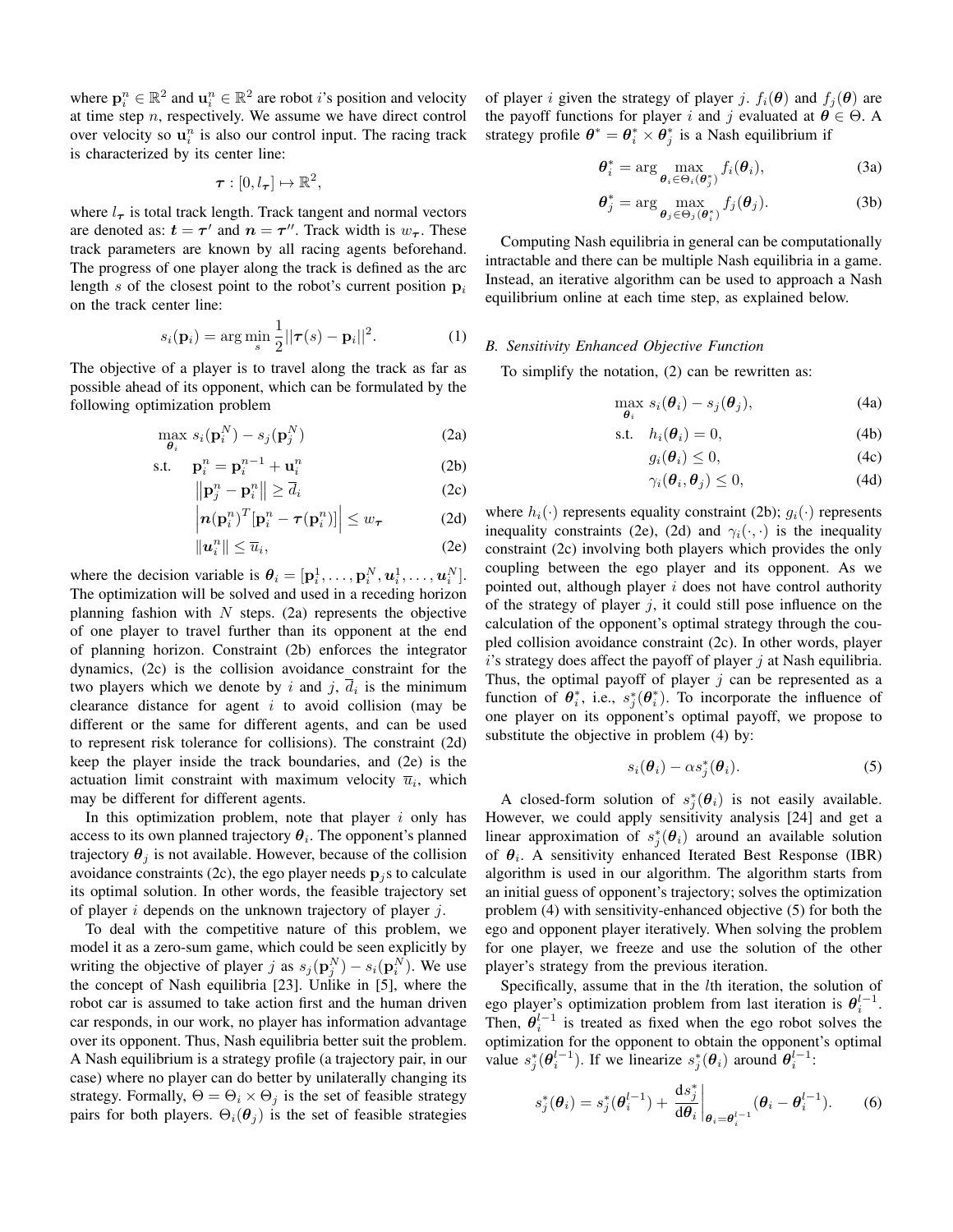It is derived in  $[1]$  that:

$$
\left. \frac{\mathrm{d}s_j^*}{\mathrm{d}\theta_i} \right|_{\boldsymbol{\theta}_i^{l-1}} = -\boldsymbol{\mu}_j^l \left. \frac{\partial \gamma_j}{\partial \boldsymbol{\theta}_i} \right|_{(\boldsymbol{\theta}_i^{l-1}, \boldsymbol{\theta}_j^l)},\tag{7}
$$

where  $\mu_i^l$  is a row vector representing the Lagrange multiplier associated with the inequality constraints. Combine  $(5)$ ,  $(6)$ ,  $(7)$ and neglect the constant terms, the optimization problem that each player should solve is:

$$
\max_{\boldsymbol{\theta}_i\in\Theta_i^l} s_i(\boldsymbol{\theta}_i) + \alpha\boldsymbol{\mu}_j^l\frac{\partial\gamma_j}{\partial\boldsymbol{\theta}_i}\bigg|_{(\boldsymbol{\theta}_i^{l-1},\boldsymbol{\theta}_i^l)}\boldsymbol{\theta}_i.
$$

Note that the computation of  $s_i(\theta_i)$  also requires an optimization problem as given in (1). Again, a linear approximation of this term by sensitivity analysis is obtained. The final explicit form of the optimization problem is as follows:

$$
\max_{\boldsymbol{\theta}_i \in \Theta_i^l} \mathbf{t}^T \mathbf{p}_i^N + \alpha \boldsymbol{\mu}_j^l \frac{\partial \gamma_j}{\partial \boldsymbol{\theta}_i} \bigg|_{(\boldsymbol{\theta}_i^{l-1}, \boldsymbol{\theta}_j^l)} \boldsymbol{\theta}_i. \tag{8}
$$

Using this sensitivity-enhanced objective function, it is proved in [1] that if the Sensitivity Enhanced Iterated Best Response iteration converges, then the resulting strategy pair satisfies the necessary conditions for a Nash equilibrium. For a detailed derivation of the results, the readers are referred to  $[1]$ .

## **IV. CAR GAME THEORETIC PLANNER**

The goal of this work is to extend the previously proposed game-theoretic planner to handle car dynamics to accommodate more realistic scenarios. Firstly, the original game planner uses single-integrator dynamics for players. While this model works well with quadrotors, it is unrealistic for cars with non-holonomic constraints and limited acceleration and turning radius. We deal with bicycle model with acceleration and steering constraints in this paper. Secondly, we leverage the fact that bicycle model is differentially flat and use piecewise polynomial trajectory representation. The previous formulation is modified so that admissible solution to our optimization problems reflects the actuation limitations of cars.

#### A. Bicycle model of cars

To plan a feasible trajectory for cars, our planner requires a more realistic kinematic motion model. For this purpose, we use the following kinematic bicycle model,

$$
\begin{aligned} \dot{x}(t) &= v(t)\cos\theta(t), & \dot{y}(t) &= v(t)\sin\theta(t), \\ \dot{\theta}(t) &= \frac{v(t)}{L}\tan\phi(t), & \dot{v}(t) &= a(t), \end{aligned} \tag{9}
$$

where x, y, v,  $\theta$  are 2D position, speed and heading of the car; a and  $\phi$  are acceleration and steering angle commands.  $L$  is the distance between front and rear axles. The bicycle model above can be shown to be differentially flat [25], [26] with the flat output  $\sigma = [\sigma_1, \sigma_2]^T = [x, y]^T$ . Hence we can analytically compute the control inputs and all state variables given trajectories of  $\sigma_1(t)$  and  $\sigma_2(t)$  and their derivatives



Fig. 2: Piecewise polynomial trajectory over an  $N$ -step planning horizon. Position of the *n*th waypoint is  $p^n$ . Each trajectory section between two consecutive waypoints is represented using a second-order time polynomial.

up to second order. Such relationship is called endogenous transformation. For bicycle model, this transformation is given as:

$$
x = \sigma_1, \qquad y = \sigma_2,
$$
  
\n
$$
\theta = \arctan 2(\dot{\sigma}_2, \dot{\sigma}_1), \qquad v = \sqrt{{\dot{\sigma}_1}^2 + {\dot{\sigma}_2}^2},
$$
  
\n
$$
a = \frac{\dot{\sigma}_1 \ddot{\sigma}_1 + \dot{\sigma}_2 \ddot{\sigma}_2}{\sqrt{\dot{\sigma}_1^2 + \dot{\sigma}_2^2}}, \qquad \phi = \arctan(\frac{\dot{\sigma}_1 \ddot{\sigma}_2 - \dot{\sigma}_2 \ddot{\sigma}_1}{(\dot{\sigma}_1^2 + \dot{\sigma}_2^2)^{\frac{3}{2}}}L).
$$
\n(10)

Using this endogenous transformation, a trajectory could be planned in the flat output space instead of directly handling the nonlinear dynamic constraints. Control inputs could be derived from flat outputs afterwards using (10).

## B. Piecewise polynomial trajectory representation

We use piecewise time polynomial trajectories to represent the planned flat outputs, i.e.  $x(t)$  and  $y(t)$ . The advantage of using polynomials is that we can explicitly impose the constraints on vehicle states as functions of polynomial coefficients.

In 2D space, let  $N$  be the number of polynomials for each dimension. Each polynomial has a fixed time length  $\Delta t$ .  $t_n =$  $n\Delta t$  denotes the starting time of the *n*th polynomial. The *n*-th polynomials in two dimensions are given as follows.

$$
x_n(t) = \sum_{p=0}^{2} A_{n,p} t^p,
$$
  
\n
$$
y_n(t) = \sum_{p=0}^{2} B_{n,p} t^p, \ t \in [t_n, t_{n+1}]
$$
\n(11)

for  $n = 0, 1, ..., N - 1$ .  $A_n = [A_{n,0}, A_{n,1}, A_{n,2}]$  and  $B_n = [B_{n,0}, B_{n,1}, B_{n,2}]$  are the coefficients for the *n*th polynomial in  $x$  and  $y$  direction, respectively. Similar to the previous formulation, we also define  $N + 1$  waypoints with positions  $\mathbf{p}^n \in \mathbb{R}^2$  and velocities  $\mathbf{u}^n \in \mathbb{R}^2$ ,  $n = 0, 1, 2, ..., N$ . An illustration of the waypoints and piecewise polynomial trajectories is given in Fig. 2.

The following constraints are imposed regarding trajectory continuity and control inputs.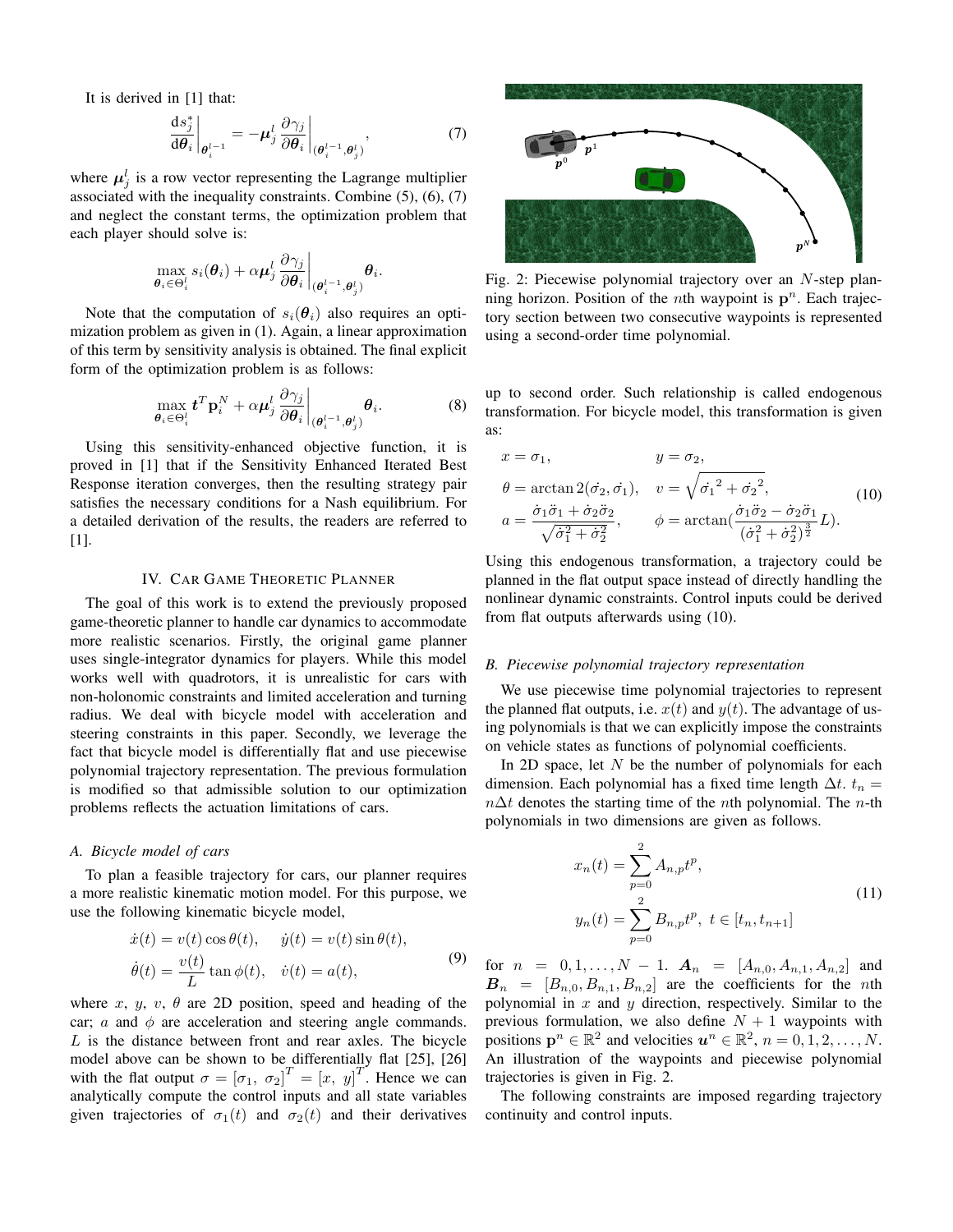1) Continuity constraints: We enforce the position and velocity to be continuous at the waypoints;

$$
[x_n(t_n), y_n(t_n)] = \mathbf{p}^n,
$$
  
\n
$$
[x_n(t_{n+1}), y_n(t_{n+1})] = \mathbf{p}^{n+1},
$$
  
\n
$$
[\dot{x}_n(t_n), \dot{y}_n(t_n)] = \mathbf{u}^n,
$$
  
\n
$$
[\dot{x}_n(t_{n+1}), \dot{y}_n(t_{n+1})] = \mathbf{u}^{n+1},
$$
\n(12)

for  $n = 0, 1, ..., N - 1$ . Substitute (11) into the equations above, we obtain a set of equality constraints in  $A_n$  and  $B_n$ .

The following constraints on speed, acceleration, and curvature should be enforced on each piece of the polynomial. For clarity of notations, we omit subscript  $n$  for the  $n$ th piece of polynomials, unless there is possible confusion.

2) Speed constraints: From (10), we have:

$$
v^2(t) = \dot{x}^2(t) + \dot{y}^2(t),
$$

which is a second-order polynomial in  $t$ . Plug in (11), we obtain coefficients which are functions of  $A$ . s and  $B$ . s. Notice that the maximum value of speed in the interval  $t \in [t_n, t_{n+1}]$  is attained at its end points. Thus, we have  $v_{n,\max}(t) = \max\{||\mathbf{u}^{n}||, ||\mathbf{u}^{n+1}||\}$ . Velocity constraints are:

$$
||u^n|| \le \bar{u}, \ \forall \, n,\tag{13}
$$

which are quadratic constraints.

3) Acceleration constraints: For acceleration input, instead of using the nonlinear transform as shown in  $(10)$ , we obtain a upper bound for it from bicycle model.

$$
a^{2}(t) = \ddot{x}^{2} + \ddot{y}^{2} - v^{2}(t)\dot{\theta}^{2}
$$
 (14a)

$$
\langle \ddot{x}^2 + \ddot{y}^2. \tag{14b}
$$

The intuition is that  $a$  is the acceleration in speed instead of velocity. Thus, the change in velocity direction does not contribute to acceleration in our model. The term  $v^2(t)\dot{\theta}^2$ , which involves heading, is non-negative. We neglect this term and relax the maximum acceleration constraint as:

$$
\ddot{x}^2 + \ddot{y}^2 = A_{\cdot,1}^2 + B_{\cdot,1}^2 \le \bar{a}^2,\tag{15}
$$

where  $\bar{a}$  represents maximum acceleration.

4) Curvature constraints: For bicycle model, steering angle is directly related to the geometry of the path and is completely decided by its curvature. Curvature for a plane curve is:

$$
\kappa(t) = \frac{\dot{x}(t)\ddot{y}(t) - \dot{y}(t)\ddot{x}(t)}{(\dot{x}^2 + \dot{y}^2)^{\frac{3}{2}}}
$$

From (10), we have  $\phi = \arctan(\kappa L)$ . Hence, constraints on steering angle can be transformed to constraints on path curvature. Simplify the above equation and the maximum value is:

$$
\kappa_{\max} = \frac{2(A_{n,2}B_{n,1} - A_{n,1}B_{n,2})}{\min_{t \in [t_n, t_{n+1}]} [f(t)]^{\frac{3}{2}}},\tag{16}
$$

where  $f(t)$  is a second-order polynomial in t. These constraints are nonlinear, therefore we impose the constraint

$$
\kappa_{\text{max}} \le \bar{\kappa}_{\text{max}} \tag{17}
$$

using Sequential Quadratic Programming (SQP) [27].

#### C. Sensitivity Enhanced Iterated Best Response

To summarize, the optimization problem each player should solve is described in the following. For player  $i$ , the decision variables are:  $A_i \in \mathbb{R}^{3N}$ ,  $B_i \in \mathbb{R}^{3N}$  which are the coefficients vectors of  $N$  second-order polynomials and  $\theta_i = [\mathbf{p}_i^0, \dots, \mathbf{p}_i^N, \mathbf{u}_i^0, \dots, \mathbf{u}_i^N]$ , which is consistent with the previous notation. Note that this approach is also known as collocation method [28]. For clarity, rewrite the optimization problem in the following form.

$$
\max_{\boldsymbol{\theta}_i, \boldsymbol{A}_i, \boldsymbol{B}_i} s_i(\mathbf{p}_i^N) - s_j(\mathbf{p}_j^N)
$$
\n(18a)

$$
\text{s.t.} \quad h_i(\boldsymbol{\theta}_i, \boldsymbol{A}_i, \boldsymbol{B}_i) = 0,\tag{18b}
$$

$$
g_i(\boldsymbol{\theta}_i, \boldsymbol{A}_i, \boldsymbol{B}_i) \le 0,\tag{18c}
$$

$$
\gamma_i(\boldsymbol{\theta}_i, \boldsymbol{\theta}_j) \le 0,\tag{18d}
$$

where

- $h_i(\cdot)$  are the equality constraints involving only player *i*. This includes position and velocity continuity constraints  $(12).$
- $q_i(\cdot)$  are the inequality constraints involving only player *i*. This include track constrains (2d), speed constrains (13), acceleration constraints (15), and curvature constrains  $(17).$
- $\gamma_i(\cdot, \cdot)$  are the inequality constraints involving both players. This include the collision avoidance constraints as in  $(2c)$ .

As in  $(5)$ , we substitute the objective with the term that involves ego player and a sensitivity term that reflects the influence on opponent's optimal payoff. The only constraint that involves both players remains the same. And the derivation of the sensitivity analysis to obtain an explicit linear approximation of the objective function is the same as presented in Section III.

$$
\max_{\boldsymbol{\theta}_i, \boldsymbol{A}_i, \boldsymbol{B}_i} s_i(\mathbf{p}_i^N) + \alpha \boldsymbol{\mu}_j \frac{\partial \gamma_j}{\partial \boldsymbol{\theta}_i} \bigg|_{(\boldsymbol{\theta}_i, \boldsymbol{\theta}_j)} \boldsymbol{\theta}_i.
$$
 (19)

where  $\theta_i$ ,  $A_i$ ,  $B_i$  are subject to constraints (18b-18d). Note that  $\alpha$  is a tunable parameter in the objective function.  $\alpha = 0$  means the optimization function does not care about influencing the other player; while larger  $\alpha$  leads to more aggressive behavior.

The algorithm is summarized in Algorithm 1. It is worth noting that the algorithm is solved by one player and always ends with the ego player's optimization problem.

# V. SIMULATION RESULTS

The performance of the proposed approach is first validated in simulated two-car competition scenarios. Note that although we use the kinematic bicycle model in the planner, our highfidelity simulator employs full dynamics of the car with Fiala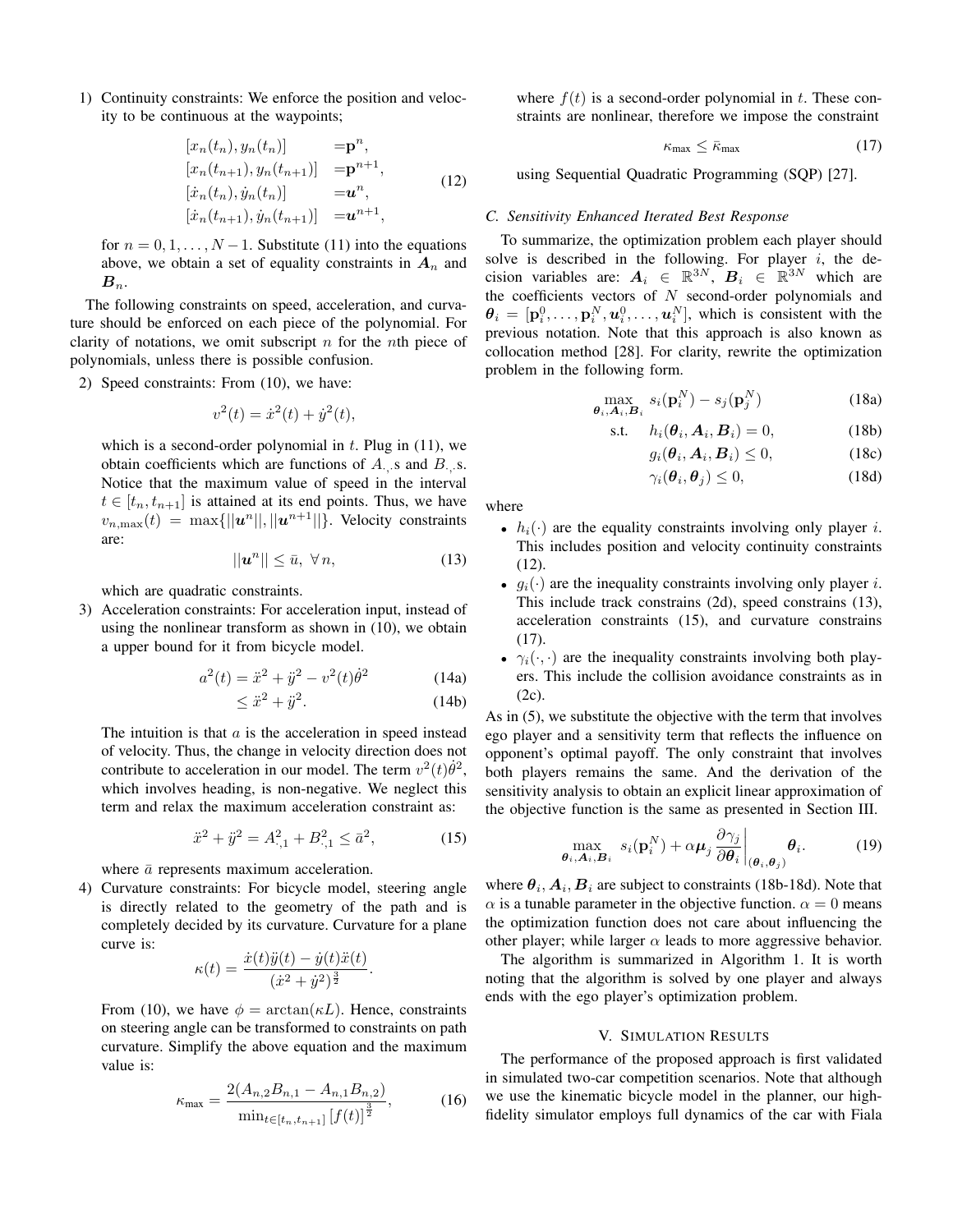# Algorithm 1 Sensitivity Enhanced Iterated Best Response

|    | 1: L: maximum number of iterations in IBR                                                              |
|----|--------------------------------------------------------------------------------------------------------|
|    | 2: observe opponent's current states $p^0, u^0$                                                        |
|    | 3: initialize opponent trajectory: $\boldsymbol{\theta}_i^1 = [\mathbf{p}_1, \dots, \mathbf{p}_{N+1}]$ |
|    | 4: for $l = 1, 2, , L$ do                                                                              |
| 5: | ego: solve (19) using SQP with $\theta_i = \theta_i^l$                                                 |
|    | 6: obtain ego optimal strategy $\theta_i^l$                                                            |
|    | opponent: solve (19) using SQP with $\theta_i = \theta_i^l$<br>7:                                      |
| 8: | obtain opponent optimal strategy $\theta_i^l$                                                          |
|    | $9:$ end for                                                                                           |
|    | 10: ego: solve (19) with $\theta_i = \theta_i^L$                                                       |
|    |                                                                                                        |

tire model [29], [30] and carefully calibrated system parameters of our experiment vehicle.

The proposed algorithm is implemented using Gurobi<sup>1</sup> solver with C++ interface. The non-convex constraints and objective function are imposed through linearization. Linearization is applied based on solution from the previous iteration. For the highly-nonlinear curvature constraints (17), we choose only to enforce the constraints on first half of the trajectory. We found this significantly improves the stability of solution. Since the algorithm is implemented in receding horizon fashion, only the first several steps are executed so the second half of the trajectory will not be executed during the process. Moreover, to achieve online and real-time planning, we solve the optimization problem outlined in Algorithm 1 for two game iterations ( $L = 2$ ) and do not wait until convergence. For both simulation and experiments, we use Robot Operating System (ROS) framework which handles message-passing.

The two players use the proposed game theoretic planner (GTP) and a naive Model Predictive Control (MPC) planner respectively. The naive MPC controller serves as a baseline strategy and only optimizes its own objective (4) using a initial guess of the opponent's behavior. In other words, the baseline planner does not exploit its influence on the other player.

We use the following parameters. The racing track is ovalshaped with total length  $l_{\tau}$  = 216 m and half-width  $w_{\tau}$  =  $6.5$  m. The planning horizon is  $5 \text{ sec}$  and the planner updates at 2 Hz. The maximum acceleration for both cars is  $5 \text{ m/s}^2$ and the maximum curvature is  $0.11 \text{ m}^{-1}$ , corresponding to a maximum steering angle of  $18^\circ$ .

We demonstrate the performance of the proposed planner in two settings: overtaking and blocking. In simulations, the two cars start from randomly selected positions, one always in front of the other. The maximum speed of the leading car is always set to a lower speed limit  $(5 \text{ m/s})$  than its competitor  $(6 \text{ m/s})$ . The GTP car starts in the leading position in blocking tests and the secondary position in overtaking tests.

1) In blocking scenarios, the GTP car has the lower maximum speed and thus is in a disadvantageous situation. Naturally, we would expect the slower car to be overtaken. However, in most cases, it is able to block the



Fig. 3: Snapshots during a simulation in the blocking scenario. The GTP car (red trajectories) starts in the first position with lower speed limit with respect to the MPC car (green trajectories). The top right figure shows that the two cars entering a corner choose the short course. The other three figures show that the leading vehicle is actively blocking the following vehicle by moving intentionally in front of it. This may appear to be suboptimal but it ensures its leading position in the game.



(b) Overtaking scenario 2.

Fig. 4: Snapshots during simulations in the overtaking scenario. The GTP car (red trajectories) starts in the secondary position with a higher speed limit behind the MPC car (green trajectories). Only key snapshots during overtaking are shown here. In 4a, the MPC car passively avoids collision and steers away from its optimal trajectory. In 4b, the GTP car overtakes the MPC car from the left.

(higher maximum speed) MPC car and maintain a leading position in the game. Snapshots during a simulation are shown in Fig. 3. Red trajectories are GTP planner trajectories and green trajectories are MPC planner trajectories. Since we adopt a receding horizon planning approach, the illustrated trajectories are planned trajectories instead of true path. We could observe that on the first-half of the straight segment, the GTP car tends to steer in front of its competitor instead of going straight forward. Even though going straight would achieve more progress along the track for itself, blocking is a better strategy to win the race. When the two cars are entering corners, however,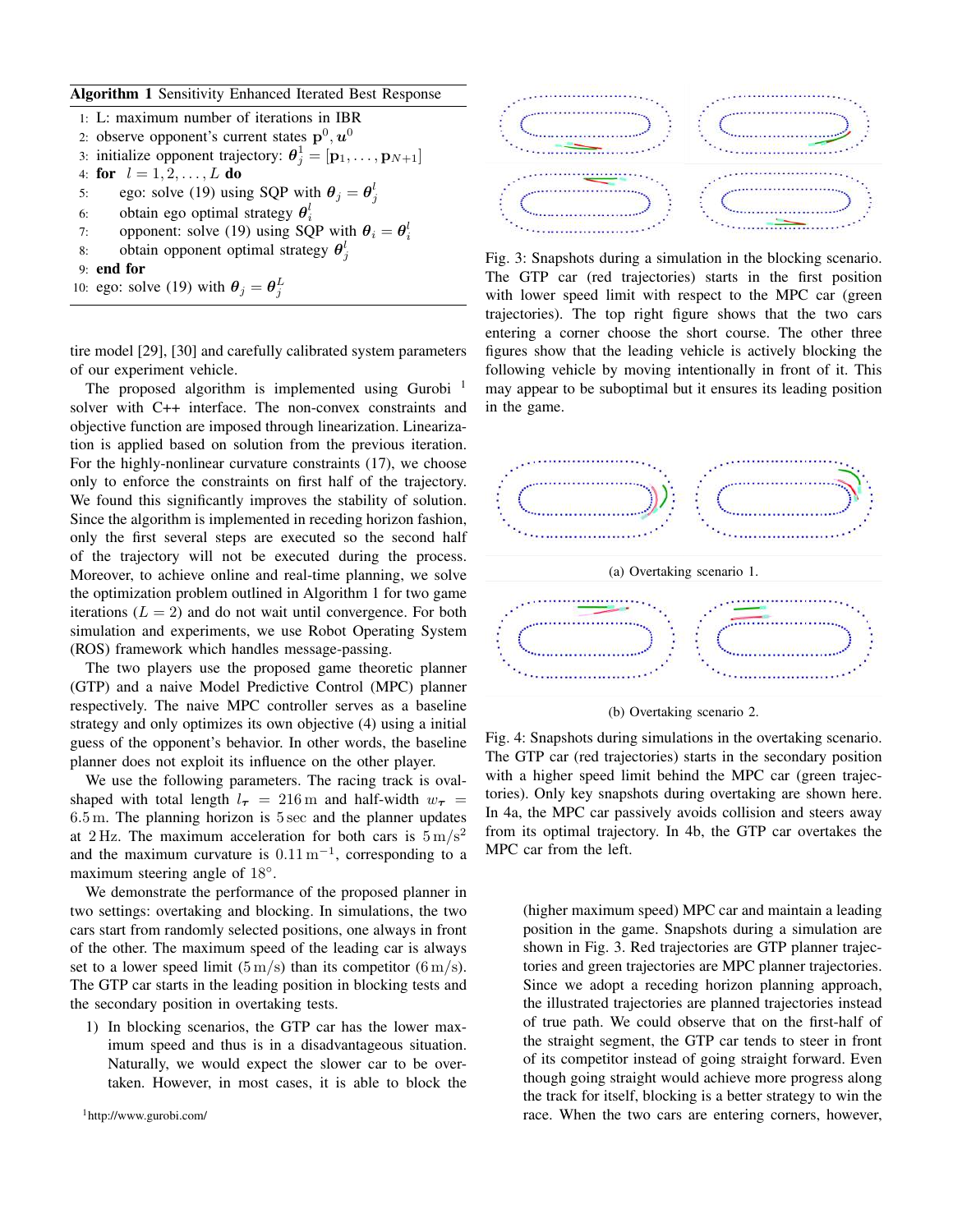

Fig. 5: Histogram plots for blocking and overtaking scenarios. The normalized arc-length distance difference is recorded at the end of each simulation. The bins are colored green if the GTP car finishes first and red otherwise. In both plots, we can tell that the GTP car wins most of the time.

they mostly choose the short course as optimal.

2) In the overtaking scenario, the GTP car uses the higher speed limit and starts slightly behind the MPC car. Note that this is exactly the same configuration as in blocking scenarios except that we flip the planning strategies of the two cars. Snapshots during simulations are shown in Fig. 4. Since the MPC car conservatively avoids collision with its opponent, we could observe that it may steer out of its optimal path and give way to the other car (Fig. 4a). In Fig.4b, the GTP car overtakes the MPC car on the left. As opposed to the blocking behavior of the GTP car in blocking scenarios, the MPC car continues on its own line and loses the game.

We conducted 100 simulations for each scenario. The starting positions of the two cars are uniformly distributed in two square regions one in front of the other. Each race consists of two laps around the track and ends when either of the two players reaches the finish line. We recorded the arc-length difference along the track at the end and normalize the arc-length with respect to the total length of the track. The histogram results are given in Fig. 5. The bins are colored green if the GTP car finishes the race first and red otherwise. We can see from Fig. 5a that when the GTP car has a lower speed limit, it still wins the race 98% of the time since it intentionally plans its trajectory in front of the MPC car and thus blocks its way. The MPC car finishes the race right behind it. In Fig. 5b, when the GTP car starts behind the MPC car, it is able to overtake and finish the race well before its opponent since it has a higher speed.

# VI. EXPERIMENTAL RESULTS

#### A. RC car experiments

We first conducted experiments using scale RC car platform with Optitrack motion capture system. For indoor experiments, we use two 1/10 scale RC cars equipped with Pixfalcon flight controllers for low-level control, such as steering and motor control. The RC cars also have Odroid-XU4 computers and Electronic Speed Controllers (ESC) onboard. The system



Fig. 6: 1/10 scale RC car experimental platform



(b) RC car overtaking scenario visualization

Fig. 7: Snapshots during RC car experiments. The red trajectories are for the GTP car and the green trajectories are for the MPC car. In 7a, the blocking scenario is shown where the GTP car adopts a trajectory in front of its opponent instead of going straight. In 7b, the GTP car aggressively drives pass the MPC car to overtake, knowing that the MPC car would slow down to avoid a collision.

structure of a RC car is shown in Fig. 6. The physical dimension of the cars are 20 cm wide and 40 cm long. An Optitrack motion capture system broadcasts pose information of both cars at 100 Hz, which is further used by a low-pass filter to estimate velocity. State information of both cars is passed to a DELL XPS laptop with dual-core, 2.7GHz Intel i7-7500U processor. The laptop runs two planner for the two cars separately and publishes desired trajectory information to two cars. Purepursuit controllers are used to generate control commands for trajectory tracking. The racing track is oval-shaped and has two straight sections at  $6 \text{ m}$  and curved sections with radius  $1.5 \text{ m}$ . Track half-width is  $0.5 \text{ m}$ . The high and low speed limits are  $2.5 \,\mathrm{m/s}$  and  $1.8 \,\mathrm{m/s}$ . The planning horizon is 2 sec and the planners update at 2 Hz. The relative position at the start of the race is set to be the same as in simulations. We did 10 experiments of blocking and the GTP car won the races in all tests. We also conducted 10 experiments of overtaking, out of which 9 were successful. Each experiment consists of 2 laps in the blocking scenario or 1 successful overtaking. Snapshots of blocking and overtaking experiments are given in Fig. 7.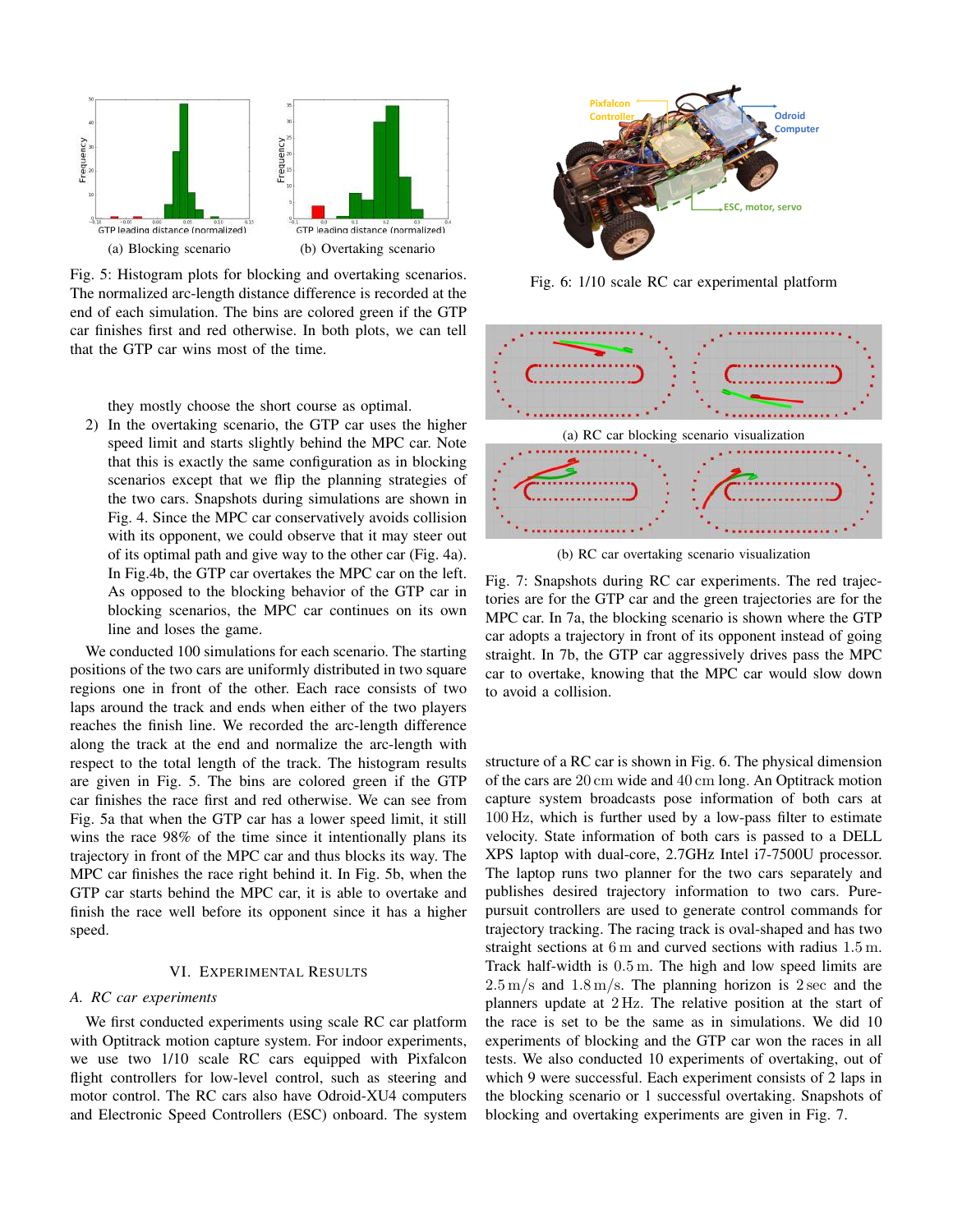# **B.** Full-sized car experiments

We also conducted experiments on X1, a student-built research vehicle. ; X1 is a student-built research vehicle as shown in Fig. 1b. X1 is a 4-wheel steer-by-wire, brake-by-wire, electrically driven vehicle. It is equipped with differential GPS and INS for precise position measurements. A low level RTP (real time processor) takes steering and acceleration commands at 100 Hz and sends low level commands to the steering actuators and electric motor. X1 makes use of the MPC algorithm developed in [31] to ensure safe handling while tracking a reference path. Using the ROS framework, the game-theoretic controller sends a reference path to the low-level path tracking controller and receives vehicle state information in return. Due to safety considerations, we opt for running X1 along with a simulated car, rather than with real cars. To simulate the sensor measurements of the position of the other car, we send the GPS or simulated GPS measurement to the opponent through ROS. Other than this, the game theoretic planner of the test vehicle and the simulated car run independently without any communication. The test cases and parameters are the same as depicted in Section V. The test vehicle is always using the game theoretic planner and the simulated car is using a MPC planner.

Snapshots plotted using recorded GPS data during the experiments are shown in Fig. 8. In the blocking scenario (Fig. 8a), we did 10 experiments (20 laps) with GTP successfully blocking the other car. During the corners, both cars will go close to the inner boundary since it is more advantageous to take the shorter course. In the overtaking scenarios (Fig. 8b), we did 7 experiments of successful overtaking. We can see that the MPC car does not actively block its opponent as compared to the behavior of the GTP car in the previous scenario. In fact, the MPC car give way to the GTP car in some experiments. The reason is that when the opponent's predicted future trajectory interferes with its own trajectory, it passively avoids the other car and get out of their way.

### VII. CONCLUSION AND FUTURE WORK

We present an online game-theoretic trajectory planner based on the concept of Nash equilibria. A modified Sensitivity Enhanced Iterated Best Response (SE-IBR) algorithm is used to solve for the approximate Nash equilibrium in the space of feasible trajectories for car-like robot kinematics. We leverage the differential flatness property of the bicycle model in order to satisfy the car's acceleration and curvature constraints when solving for the competitive trajectories. The planner is shown to be suitable for online planning and exhibits complex competitive behaviors in racing scenarios. The performance of the proposed planner is demonstrated in a two car racing game in both simulation and experiments with different vehicle hardware platforms with different scales.

In the future, we plan to benchmark our planner with human participants and study new methods to characterize the interaction with human drivers. Moreover, we plan to incorporate the full dynamics of the vehicle including the tire model in



(b) X1 overtaking scenario visualization.

Fig. 8: Snapshots of X1 vs. a simulated car experiments. As before, the red trajectories are for the GTP car and the green trajectories are for the MPC car. 8a shows blocking behavior by the proposed planner and 8b shows overtaking while the MPC car gives way.

addition to kinematics to enable precise modeling and planning for highly dynamic and aggressive driving situations.

## **REFERENCES**

- [1] R. Spica, D. Falanga, E. Cristofalo, E. Montijano, D. Scaramuzza, and M. Schwager, "A real-time game theoretic planner for autonomous twoplayer drone racing," in Proceedings of Robotics: Science and Systems, June 2018.
- [2] Z. Wang, R. Spica, and M. Schwager, "Game theoretic motion planning for multi-robot racing," in Distributed Autonomous Robotic Systems. Springer, 2019, pp. 225-238.
- [3] Z. Wang, T. Taubner, and M. Schwager, "Game theoretic planning for competitive real-time multi-drone racing in 3d environments," Robotics and Autonomous Systems, Under Review.
- [4] G. Williams, B. Goldfain, P. Drews, J. M. Rehg, , and E. A. Theodorou, "Best response model predictive control for agile interactions between autonomous ground vehicles," in 2018 IEEE International Conference on Robotics and Automation (ICRA), May 2018.
- [5] D. Sadigh, S. Sastry, S. A. Seshia, and A. D. Dragan, "Planning for autonomous cars that leverage effects on human actions," in Proceedings of Robotics: Science and Systems, June 2016.
- [6] G. Ding, S. Aghli, C. Heckman, and L. Chen, "Game-theoretic cooperative lane changing using data-driven models," in 2018 IEEE/RSJ International Conference on Intelligent Robots and Systems (IROS), October 2018
- [7] J. H. Yoo and R. Langari, "A stackelberg game theoretic driver model for merging," in Proceedings of the ASME 2013 Dynamic Systems and Control Conference, October 2013.
- [8] A. Dreves and M. Gerdts, "A generalized nash equilibrium approach for optimal control problems of autonomous cars," Optimal Control Applications and Methods, vol. 39, no. 1, pp. 326-342, 2018.
- [9] N. Li, D. W. Oyler, M. Zhang, Y. Yildiz, I. Kolmanovsky, and A. R. Girard, "Game theoretic modeling of driver and vehicle interactions for verification and validation of autonomous vehicle control systems," IEEE Transactions on Control Systems Technology, vol. 26, no. 5, pp. 1782-1797, September 2018.
- [10] M. Bahram, A. Lawitzky, J. Friedrichs, M. Aeberhard, and D. Wollherr, "A game-theoretic approach to replanning-aware interactive scene prediction and planning." IEEE Trans. Vehicular Technology, vol. 65, no. 6, pp. 3981-3992 2016
- [11] A. Liniger, A. Domahidi, and M. Morari, "Optimization-based autonomous racing of 1: 43 scale rc cars," Optimal Control Applications and Methods, vol. 36, no. 5, pp. 628-647, 2015.
- $[12]$ A. Liniger and J. Lygeros, "A noncooperative game approach to autonomous racing," IEEE Transactions on Control Systems Technology, 2019.